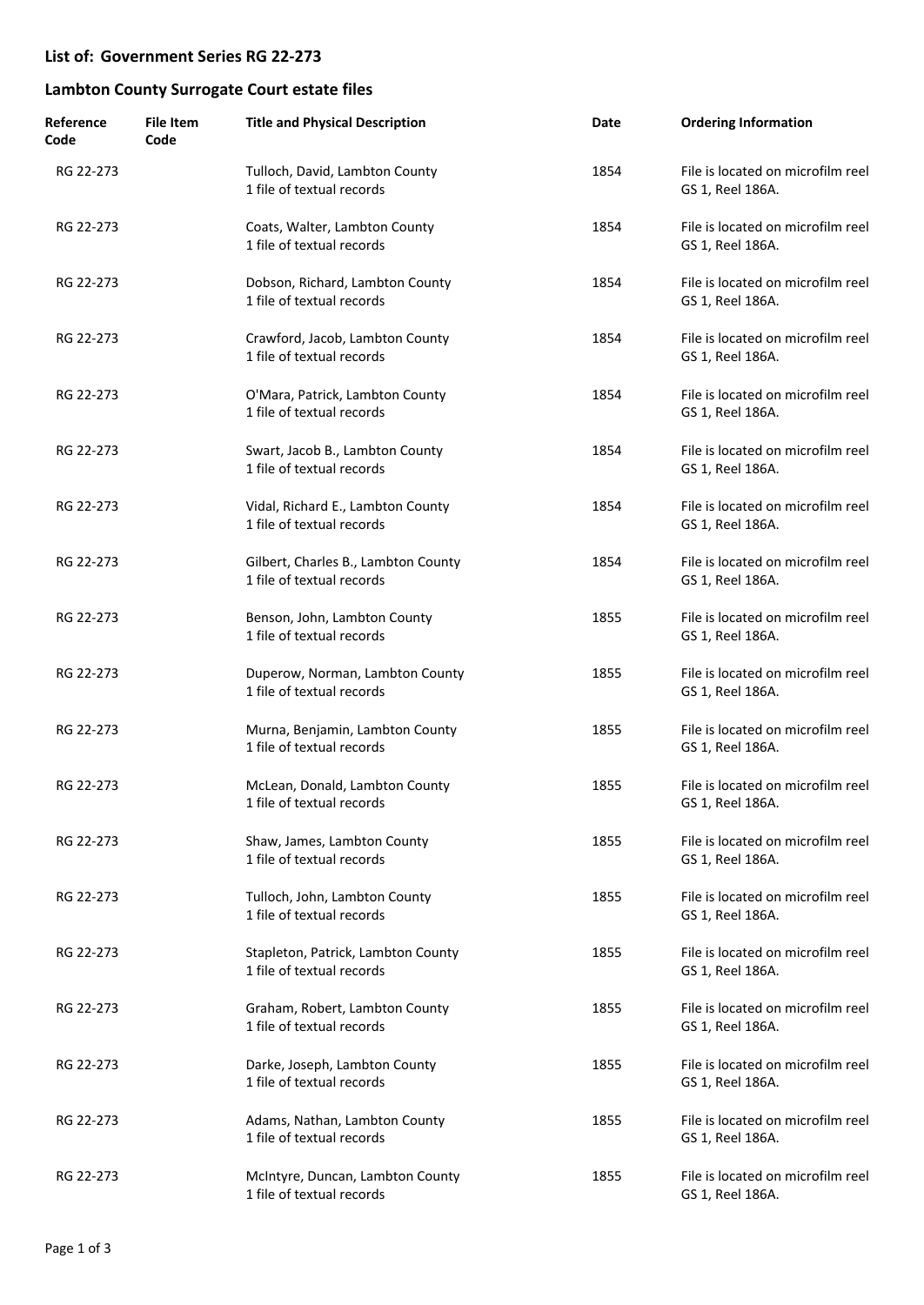### **List of: Government Series RG 22-273**

# **Lambton County Surrogate Court estate files**

| Reference<br>Code | <b>File Item</b><br>Code | <b>Title and Physical Description</b>                             | Date | <b>Ordering Information</b>                           |
|-------------------|--------------------------|-------------------------------------------------------------------|------|-------------------------------------------------------|
| RG 22-273         |                          | Salter, Philobeth D., Lambton County<br>1 file of textual records | 1855 | File is located on microfilm reel<br>GS 1, Reel 186A. |
| RG 22-273         |                          | Grant, William, Lambton County<br>1 file of textual records       | 1855 | File is located on microfilm reel<br>GS 1, Reel 186A. |
| RG 22-273         |                          | McKenzie, John, Lambton County<br>1 file of textual records       | 1855 | File is located on microfilm reel<br>GS 1, Reel 186A. |
| RG 22-273         |                          | Taylor, Ann, Lambton County<br>1 file of textual records          | 1856 | File is located on microfilm reel<br>GS 1, Reel 186A. |
| RG 22-273         |                          | Utter, John Sr., Lambton County<br>1 file of textual records      | 1856 | File is located on microfilm reel<br>GS 1, Reel 186A. |
| RG 22-273         |                          | Smith, Abram, Lambton County<br>1 file of textual records         | 1856 | File is located on microfilm reel<br>GS 1, Reel 186A. |
| RG 22-273         |                          | Wilson, James, Lambton County<br>1 file of textual records        | 1856 | File is located on microfilm reel<br>GS 1, Reel 186A. |
| RG 22-273         |                          | Brabson, Henry, Lambton County<br>1 file of textual records       | 1856 | File is located on microfilm reel<br>GS 1, Reel 186A. |
| RG 22-273         |                          | Kells, George, Lambton County<br>1 file of textual records        | 1856 | File is located on microfilm reel<br>GS 1, Reel 186A. |
| RG 22-273         |                          | Watts, John, Lambton County<br>1 file of textual records          | 1856 | File is located on microfilm reel<br>GS 1, Reel 186A. |
| RG 22-273         |                          | Watts, Isaac, Lambton County<br>1 file of textual records         | 1856 | File is located on microfilm reel<br>GS 1, Reel 186A. |
| RG 22-273         |                          | Devins, Alexander, Lambton County<br>1 file of textual records    | 1856 | File is located on microfilm reel<br>GS 1, Reel 186A. |
| RG 22-273         |                          | Olver, William Sr., Lambton County<br>1 file of textual records   | 1856 | File is located on microfilm reel<br>GS 1, Reel 186A. |
| RG 22-273         |                          | Lockhart, James, Lambton County<br>1 file of textual records      | 1856 | File is located on microfilm reel<br>GS 1, Reel 186A. |
| RG 22-273         |                          | Baby, Francis A., Lambton County<br>1 file of textual records     | 1856 | File is located on microfilm reel<br>GS 1, Reel 186A. |
| RG 22-273         |                          | Leavitt, Thomas, Lambton County<br>1 file of textual records      | 1856 | File is located on microfilm reel<br>GS 1, Reel 186A. |
| RG 22-273         |                          | Walker, Daniel, Lambton County<br>1 file of textual records       | 1857 | File is located on microfilm reel<br>GS 1, Reel 186A. |
| RG 22-273         |                          | Crawford, Caleb, Lambton County<br>1 file of textual records      | 1857 | File is located on microfilm reel<br>GS 1, Reel 186A. |
| RG 22-273         |                          | Bucke, Augustus H., Lambton County<br>1 file of textual records   | 1858 | File is located on microfilm reel<br>GS 1, Reel 186A. |